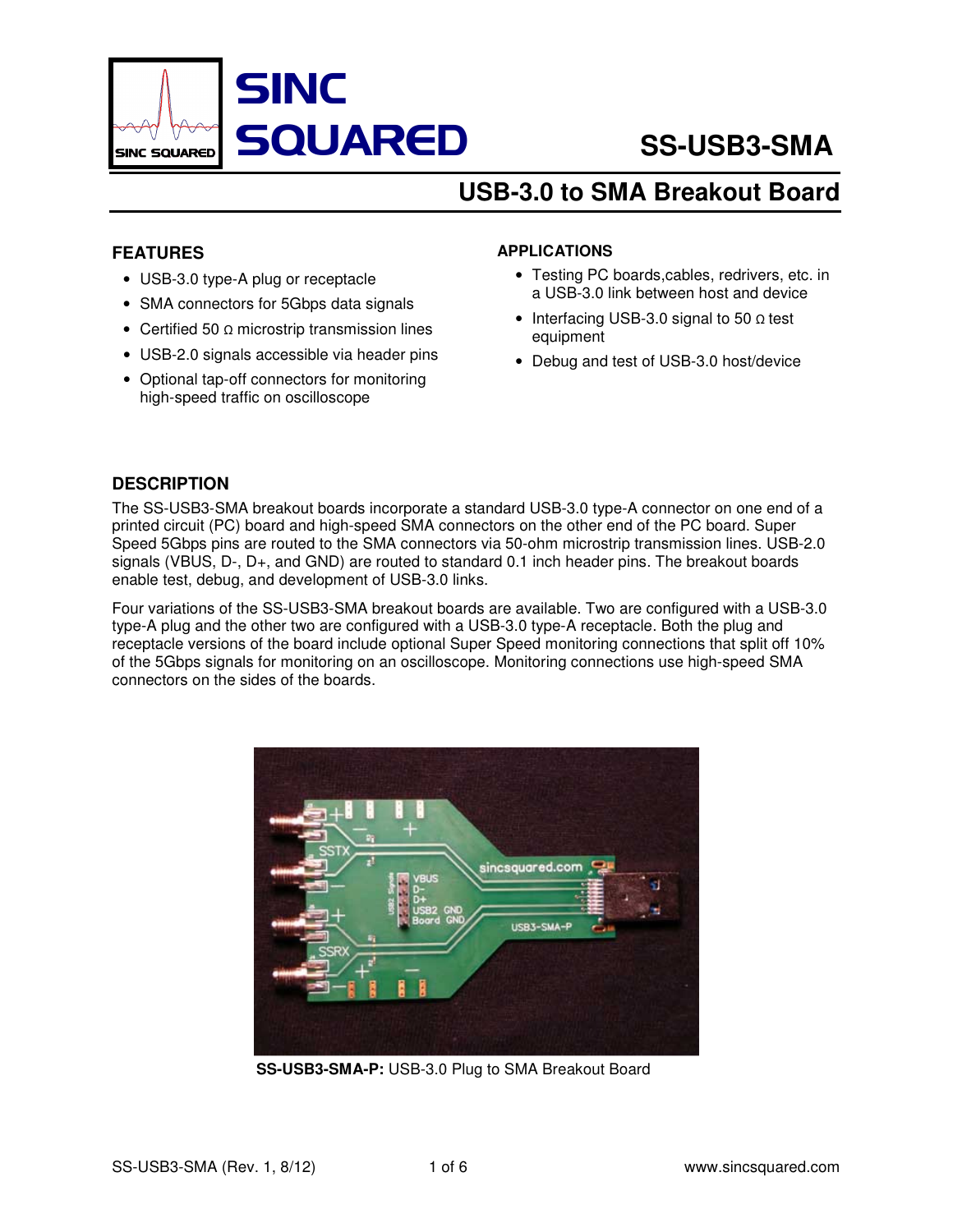

 **SS-USB3-SMA-P-M:** USB-3.0 Plug to SMA Breakout Board with Monitor Connectors



 **SS-USB3-SMA-R:** USB-3.0 Receptacle to SMA Breakout Board



 **SS-USB3-SMA-R-M:** USB-3.0 Receptacle to SMA Breakout Board with Monitor Connectors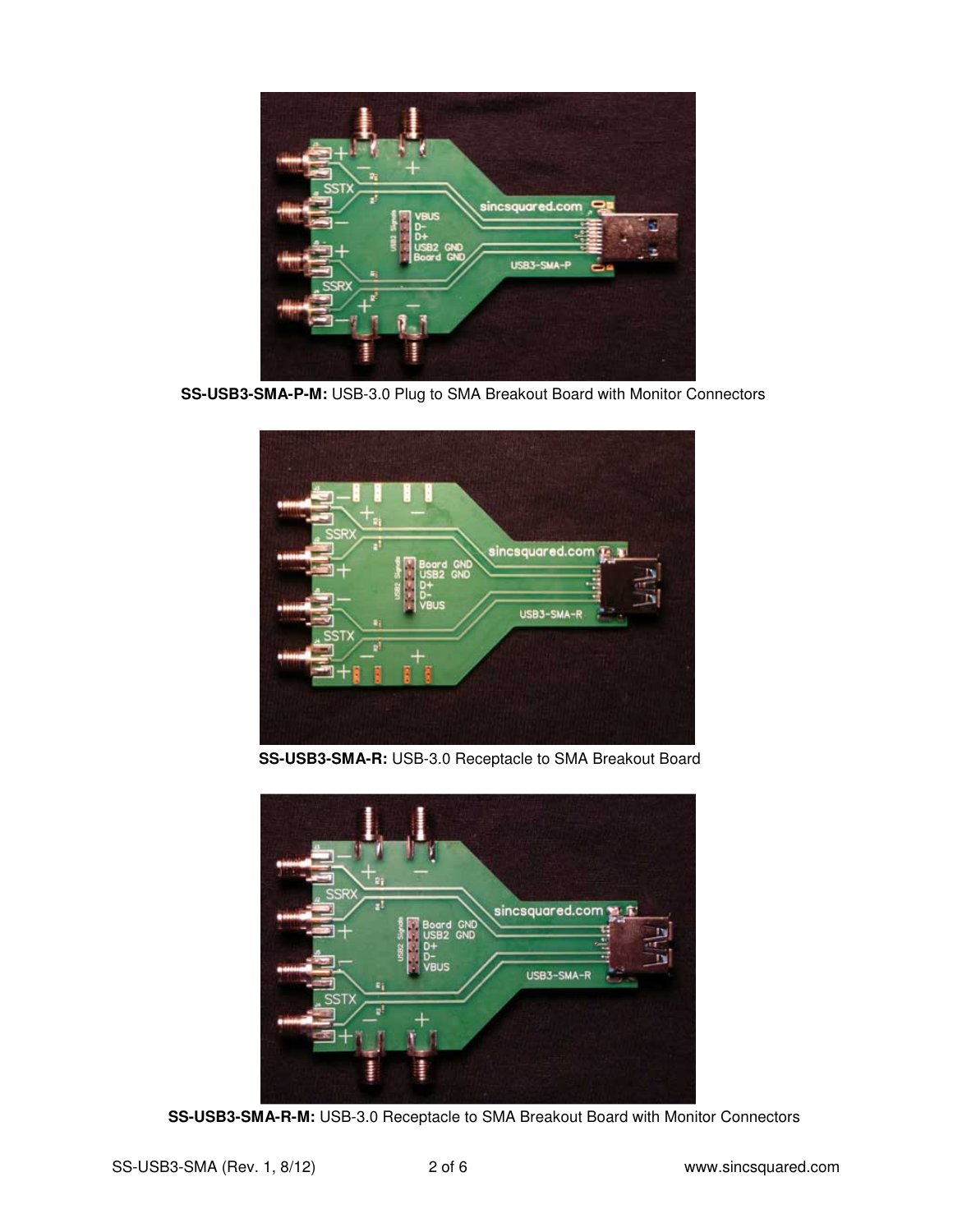### **APPLICATION INFORMATION**

SS-USB3-SMA breakout boards are generally used in pairs to enable a device under test (DUT) to be placed in the link between the USB-3.0 Host and USB-3.0 Device. The DUT may be as simple as a length of printed circuit board or cable being tested for USB-3.0 compatibility, or it may be a more complex active circuit mounted on a test board. The breakout boards enable connection to the DUT using standard 50 ohm SMA cables. Optional monitor connectors tap 10% of the high-speed signals for observation on a high-speed oscilloscope.



Typical usage for the SS-USB3-SMA breakout boards

# **Ordering**

| <b>Part Number</b> | <b>Description</b>                               | <b>USB-3.0</b><br><b>Connector</b> | <b>Monitor</b><br><b>Connectors</b> |
|--------------------|--------------------------------------------------|------------------------------------|-------------------------------------|
| SS-USB3-SMA-P      | USB3 Plug to SMA Breakout Board                  | Type-A<br>Plug                     | No.                                 |
| SS-USB3-SMA-P-M    | USB3 Plug to SMA Breakout Board w/Monitors       | Type-A<br>Plug                     | Yes*                                |
| SS-USB3-SMA-R      | USB3 Receptacle to SMA Breakout Board            | Type-A<br>Receptacle               | No                                  |
| SS-USB3-SMA-R-M    | USB3 Receptacle to SMA Breakout Board w/Monitors | Type-A<br>Receptacle               | Yes*                                |

\* Monitor option includes 50-ohm terminators that should be attached when the monitor connectors are not used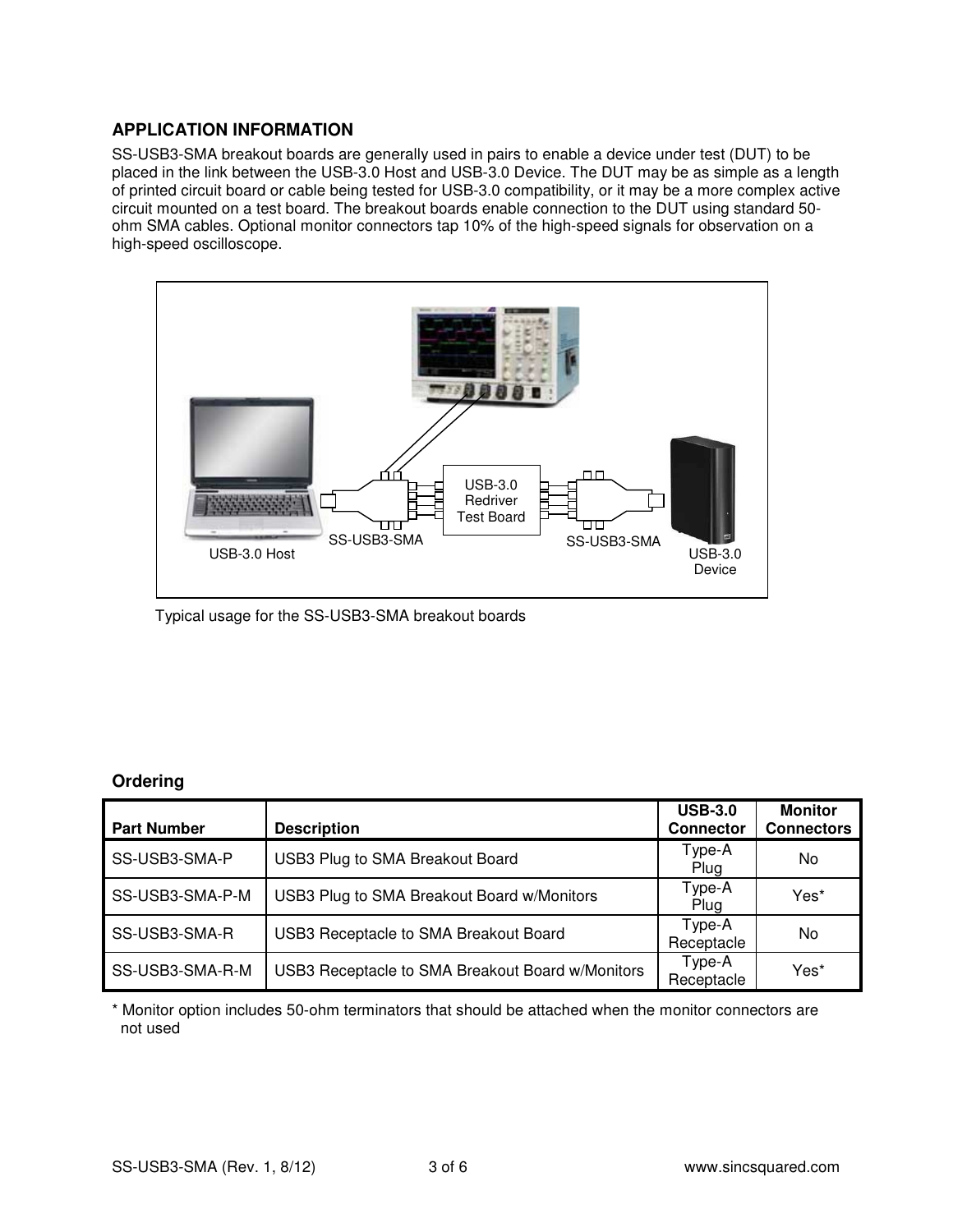## **Technical Details**

The USB-3.0 physical layer protocol specifies how connected devices are discovered, how links are established, and how data is transferred. In the receiver detect state a USB-3.0 transmitter forces the differential outputs to the common-mode voltage, pulses them simultaneously, and then measures the voltage rise time to determine if the transmission lines are terminated with a low-impedance (device connected), or a high impedance (no device connected). If a device connection is detected, lowfrequency periodic signaling (LFPS) transmissions are sent during the polling state and the receiver waits for a corresponding response. Finally, training sequences are exchanged and equalization settings optimized so that full-speed 5.0 Gbps data can be transmitted and received.

The SS-USB3-SMA breakout boards enable engineers to test and debug USB-3.0 physical layer signaling. A standard USB-3.0 type-A plug or receptacle is connected by the breakout board to a USB-3.0 host or device. All of the USB-3.0 signals are "broken out" into appropriate connectors that can be interfaced to evaluation boards, oscilloscopes, and other test equipment using standard 50 ohm SMA cables for the high-speed lines and standard 0.1 inch header connections for the low-speed signals.



Time Domain Reflectometer (TDR) Plot of SS-USB3-SMA Transmission Lines

Optional monitor connectors can be installed so that active USB-3.0 link signals may be observed on an oscilloscope while the host and device are communicating. The monitor connections are high-speed 50 ohm transmission lines connected in parallel with the main 50-ohm signal lines via a 450-ohm resistor. Thus the monitor connection represents a 500-ohm load in parallel with the 50-ohm main signal line, for a total equivalent impedance of 45-ohms. In this arrangement approximately 10% of the signal power is transmitted to the monitor outputs and 90% to the main signal lines. The optional monitor outputs should be terminated to 50-ohms when not in use (50-ohm terminators are included with the monitor option).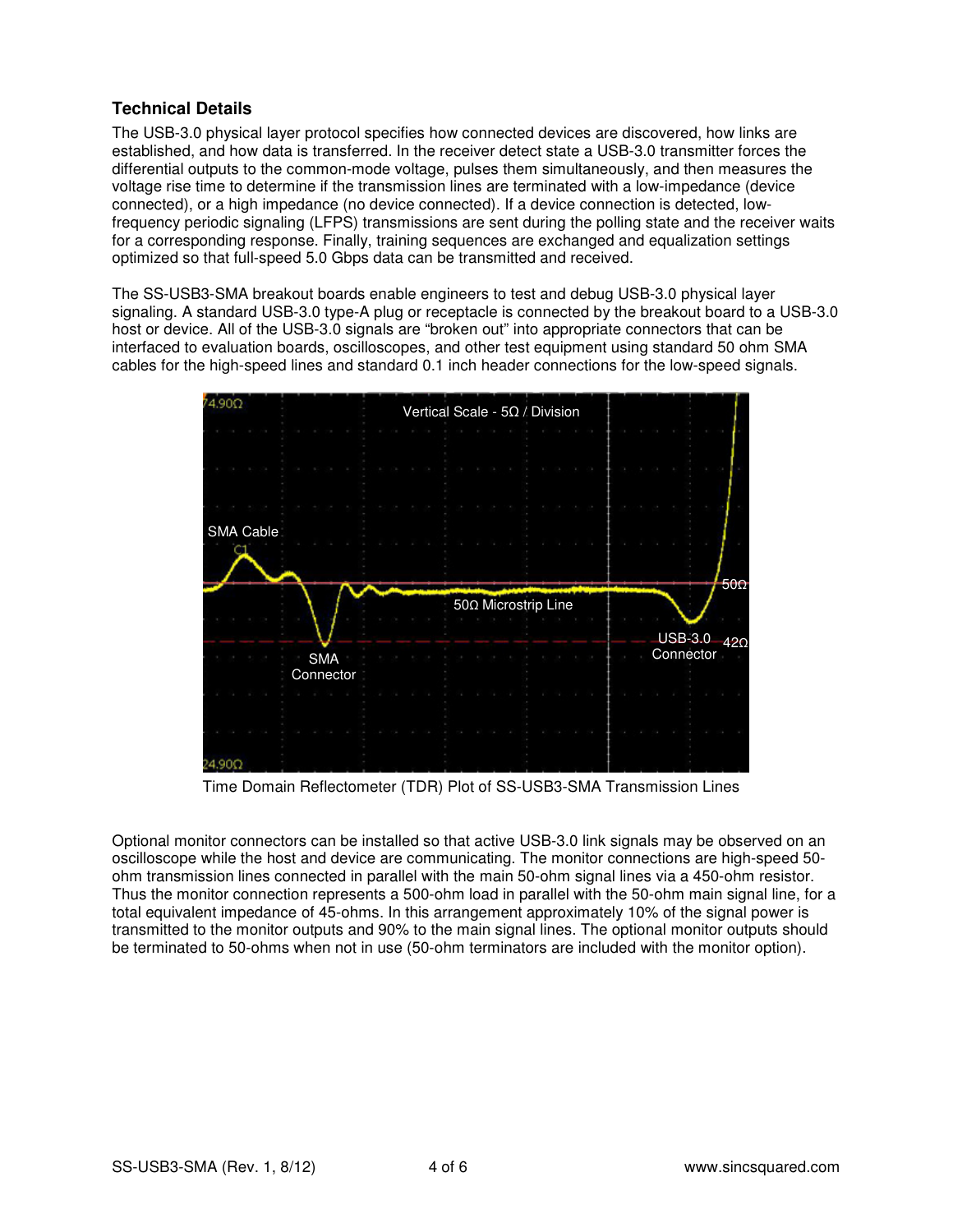

Schematic Diagram: SS-USB3-SMA-P<sub>1</sub>-M (optional);